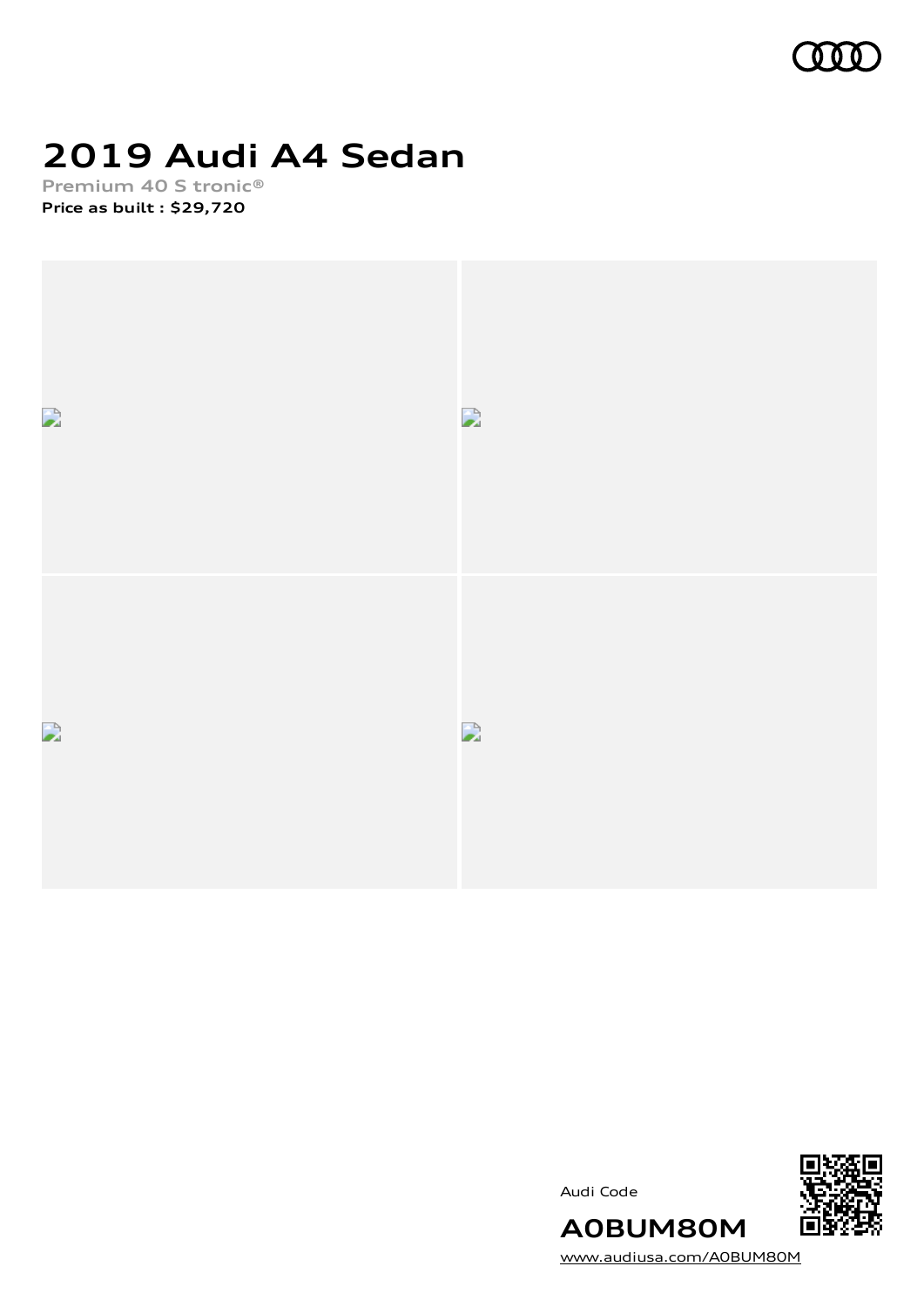### **Summary**

**Audi 2019 Audi A4 Sedan** Premium 40 S tronic®

**Price as buil[t](#page-10-0)** \$29,720

### **Exterior colour**

Glacier White metallic

### $\overline{\phantom{a}}$

#### **Further Information**

|                 | N٥           |
|-----------------|--------------|
| Mileage         | 26,638 miles |
| Type of vehicle | Used car     |

**Warranty**

#### **Interior colour**

| Seats     | Atlas Beige              |
|-----------|--------------------------|
| Dashboard | Granite Gray/Atlas Beige |
| Carpet    | Granite Gray             |
| Headliner | Atlas Beige              |

#### **Audi Code** A0BUM80M

**Your configuration on www.audiusa.com** [www.audiusa.com/A0BUM80M](https://www.audiusa.com/A0BUM80M)

**Commission number** 54a1bbf80a0e09af5ee7

### **Technical Specifications**

| Engine type                  | 2.0-liter four-cylinder                       |
|------------------------------|-----------------------------------------------|
| stroke                       | Displacement/Bore and 1,984/82.5 x 92.8 cc/mm |
| Torque                       | 236 lb-ft@rpm                                 |
| Top track speed              | 130 mph mph $1$                               |
| Acceleration (0 - 60<br>mph) | 7.1 seconds seconds                           |
| Recommended fuel             | Premium                                       |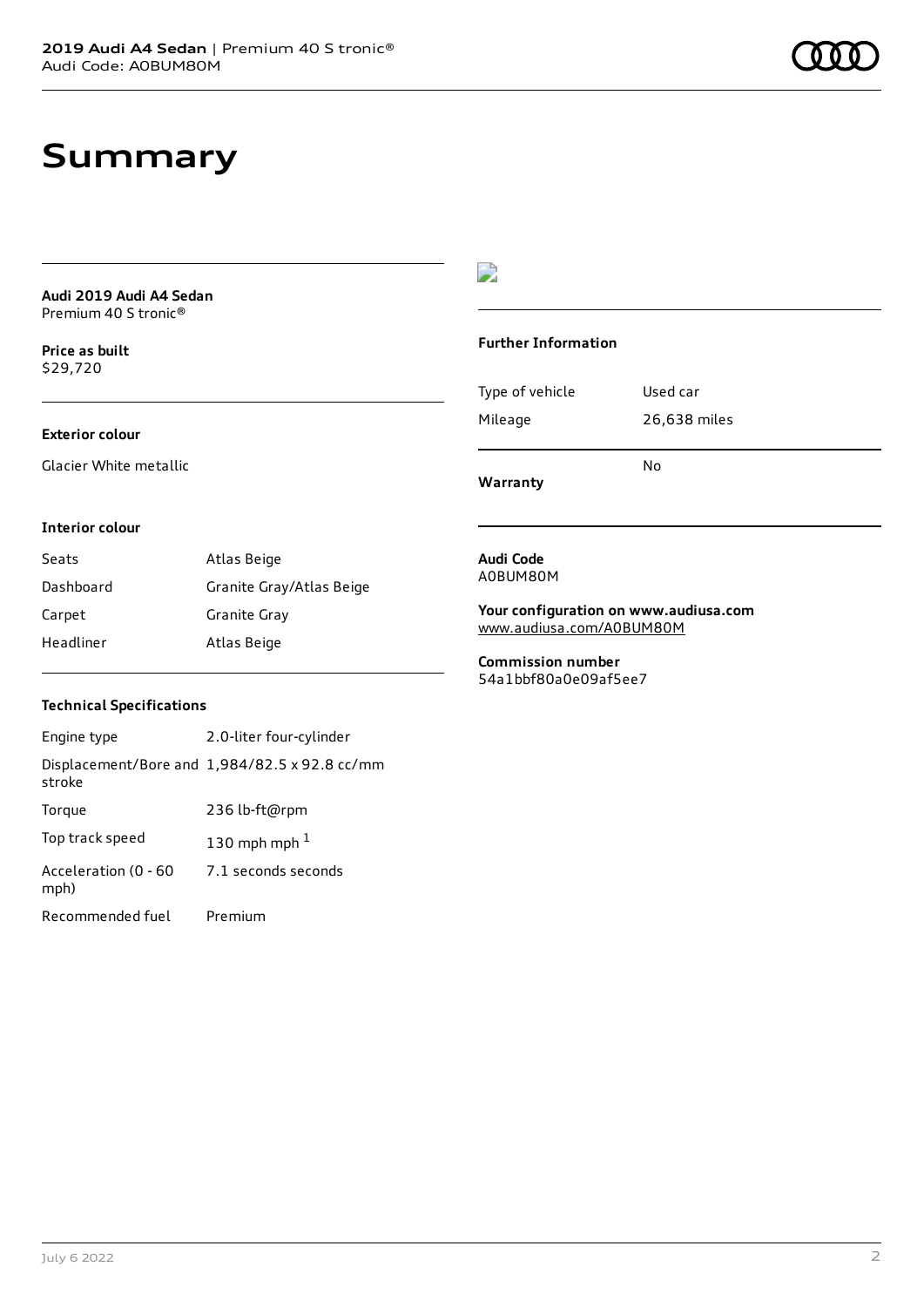# **Equipment**

Glacier White metallic

18" 245/40 all-season tires

18" 10-spoke-V design wheels

Gray Oak Natural Wood inlays





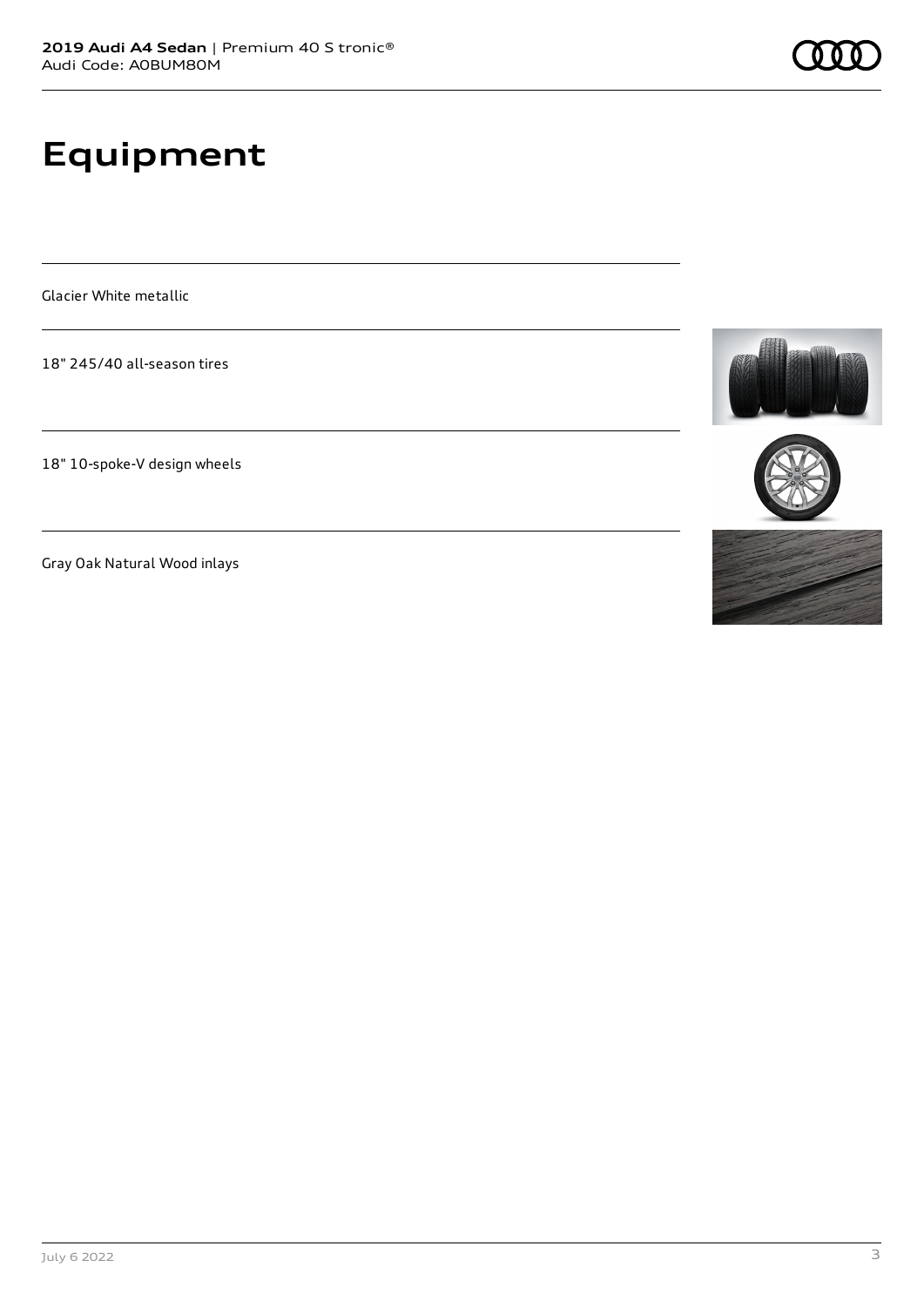**Standard features**

### **Safety and Security**

| 4UH | Driver and front passenger dual-stage<br>airbags                 |
|-----|------------------------------------------------------------------|
| UH1 | Electromechanical parking brake                                  |
| 8T2 | Cruise control with coast, resume and<br>accelerate features     |
| VC2 | Garage door opener (HomeLink®)                                   |
| 6Y2 | Top speed electronically limited to 130 mph                      |
| 4H3 | Integrated child door locks in rear doors                        |
| QZ7 | Electromechanical power steering                                 |
| 7K6 | Tire-pressure monitoring system                                  |
| 4X3 | Front thorax side airbags and Sideguard®<br>head curtain airbags |
| 418 | Remote keyless entry with push-button start                      |
| 3B7 | Lower Anchors and Tethers for Children<br>(LATCH) in rear seats  |
|     |                                                                  |

#### **Exterior**

| 0P <sub>0</sub> | Dual exhaust outlets with chrome tips                    |
|-----------------|----------------------------------------------------------|
| 6XD             | Power-adjustable heated exterior side<br>mirrors         |
| 1S1             | Car jack                                                 |
| 1 B A           | Dynamic suspension system                                |
| 8IH             | Xenon plus headlights with LED daytime<br>running lights |
| 8SP             | LED taillights with dynamic turn signals                 |
| 4KC             | Heat-insulating glass                                    |
| 47B             | Aluminum trim around exterior windows                    |
|                 |                                                          |

### **Interior**

QE1 Storage package

### **Interior**

| 3FE  | Sunroof                                                        |
|------|----------------------------------------------------------------|
| 7M1  | Aluminum door sill inlays                                      |
| 6N)  | Cloth headliner                                                |
| 9AQ  | Three-zone automatic climate control                           |
| 417  | Auto-dimming interior rear view mirror with<br>digital compass |
| QQ1  | LED interior lighting package                                  |
| 1 XW | Three-spoke multifunction steering wheel<br>with shift paddles |
| 6E3  | Front center armrest                                           |
| 4E2  | Electric tailgate/trunk lid release from inside                |
| 5XF  | Dual front sun visors with lighted vanity<br>mirrors           |
| 3NT  | Split folding 40/20/40 rear seatbacks                          |
| N1F  | Leather seating surfaces                                       |
| 4A3  | <b>Heated front seats</b>                                      |

#### **Infotainment and Driver Assistance**

| 6K8             | Audi pre sense® basic and Audi pre sense®<br>city                                               |
|-----------------|-------------------------------------------------------------------------------------------------|
| 2H1             | Audi drive select                                                                               |
| IW <sub>3</sub> | Audi connect CARE assistance and security<br>services                                           |
| 7W1             | Audi pre sense <sup>®</sup> basic                                                               |
| UD.             | Audi smartphone interface including Apple<br>CarPlay <sup>™</sup> and Google™ Android Auto™ for |
|                 | compatible devices                                                                              |
| KA2             | Rear view camera                                                                                |
| 9VD             | Audi sound system                                                                               |

### **(1/2)**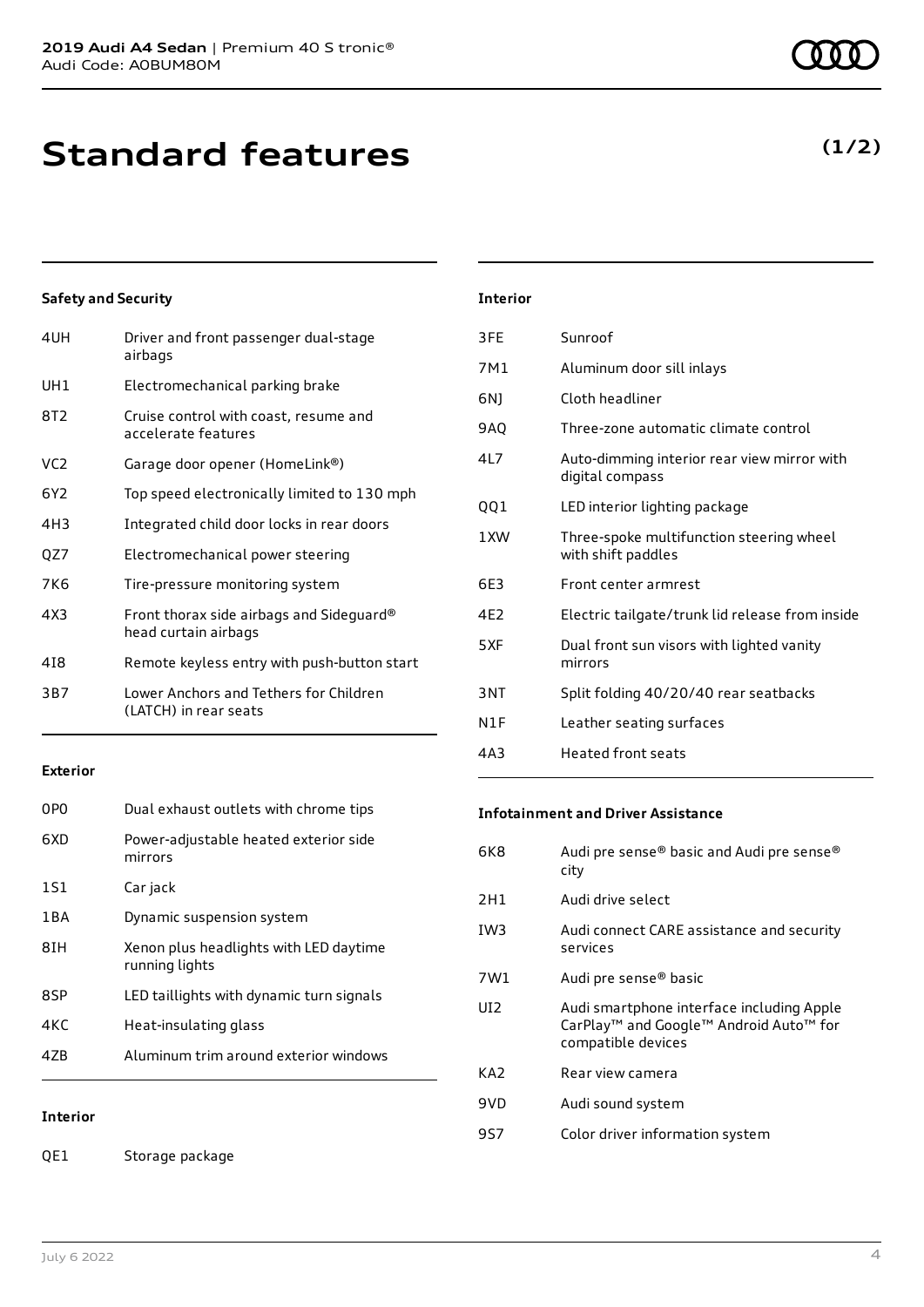## **Standard features**

### **Infotainment and Driver Assistance**

| 7UH | Connectivity package |  |
|-----|----------------------|--|
|     |                      |  |

- I8S MMI® radio low
- 9ZX BLUETOOTH® wireless technology preparation for compatible devices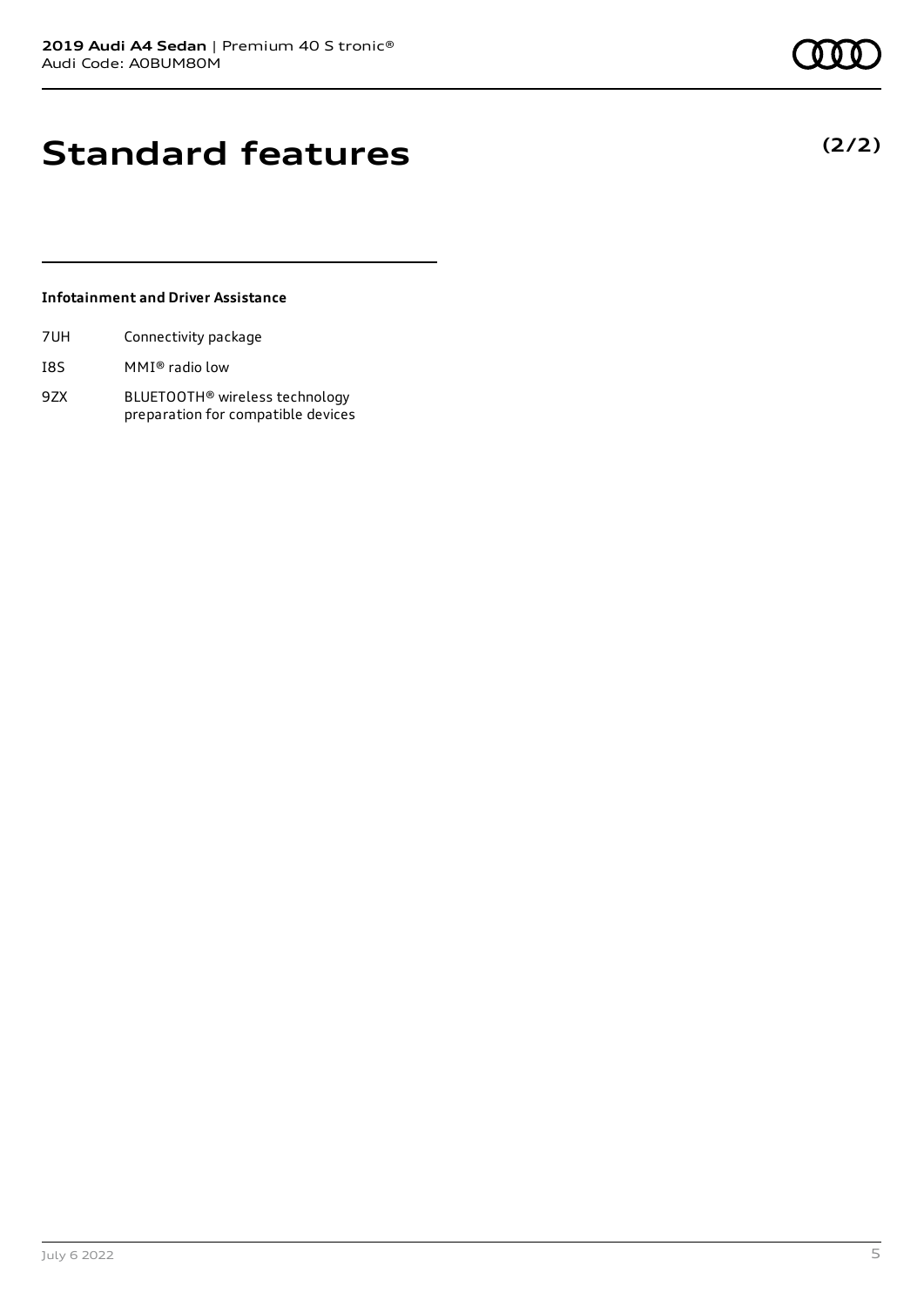### **Dealer remarks**

Priced below KBB Fair Purchase Price! CARFAX One-Owner. Clean CARFAX. 2019 Audi A4 2.0T Premium Glacier White Metallic FrontTrak 7-Speed Automatic S tronic 2.0L I4 TFSI DOHC

Audi CERTIFIED, 10 Speakers, 18" Wheel Package, 4-Wheel Disc Brakes, ABS brakes, Air Conditioning, AM/FM radio, Anti-whiplash front head restraints, Audi Advanced Key, Audi smartphone interface (Apple CarPlay/Android Auto), Auto-dimming Rear-View mirror, Automatic temperature control, Brake assist, Bumpers: body-color, Compass, Delay-off headlights, Driver door bin, Driver vanity mirror, Dual front impact airbags, Dual front side impact airbags, Electronic Stability Control, Emergency communication system: Audi connect CARE, Exterior Parking Camera Rear, Four wheel independent suspension, Front anti-roll bar, Front Bucket Seats, Front Center Armrest, Front dual zone A/C, Front fog lights, Front reading lights, Garage door transmitter: HomeLink, Genuine wood console insert, Genuine wood dashboard insert, Genuine wood door panel insert, Heated door mirrors, Heated Front Bucket Seats, High intensity discharge headlights: Xenon plus, Illuminated entry, Knee airbag, Leather Seating Surfaces, Leather Shift Knob, Leather steering wheel, Low tire pressure warning, Occupant sensing airbag, Outside temperature display, Overhead airbag, Overhead console, Panic alarm, Passenger door bin, Passenger vanity mirror, Power door mirrors, Power driver seat, Power moonroof, Power passenger seat, Power steering, Power windows, Radio data system, Radio: Audi Sound System, Rain sensing wipers, Rear air conditioning, Rear anti-roll bar, Rear fog lights, Rear reading lights, Rear seat center armrest, Rear window defroster, Remote CD player, Remote keyless entry, Speed control, Speed-sensing steering, Speed-Sensitive Wipers, Split folding rear seat, Steering wheel mounted audio controls, Tachometer, Telescoping steering wheel, Tilt steering wheel, Traction control, Trip computer, Turn signal indicator mirrors, Variably intermittent wipers, Wheels: 18" 10-Spoke-V Design.

Odometer is 1544 miles below market average! 27/34 City/Highway MPG

Audi Certified pre-owned Details:

\* Warranty Deductible: \$0

\* Includes 24/7 Roadside Assistance emergency towing, collision, jump start, flat tire change, emergency fuel service, lock-out service, extrication service, Audi assist, CARFAX Vehicle History Report and SiriusXM satellite radio complimentary 90 day subscription. If Audi New Vehicle Limited Warranty (NVLW) coverage remains at time of CPO purchase, CPO Limited Warranty Coverage commences upon expiration of NVLW and continues until 5 years from vehicle's original in-service date with no mileage limitation. If NVLW coverage has expired at time of CPO purchase, CPO Limited Warranty coverage commences at time of purchase and continues for 12 months with no mileage limitation. Limited warranty is transferable between private parties.

- \* Vehicle History
- \* Roadside Assistance
- \* 300+ Point Inspection

\* Limited Warranty: 12 Month/Unlimited Mile beginning after new car warranty expires or from certified purchase date

\* Transferable Warranty

Comfortable Place To Buy Your Next Car!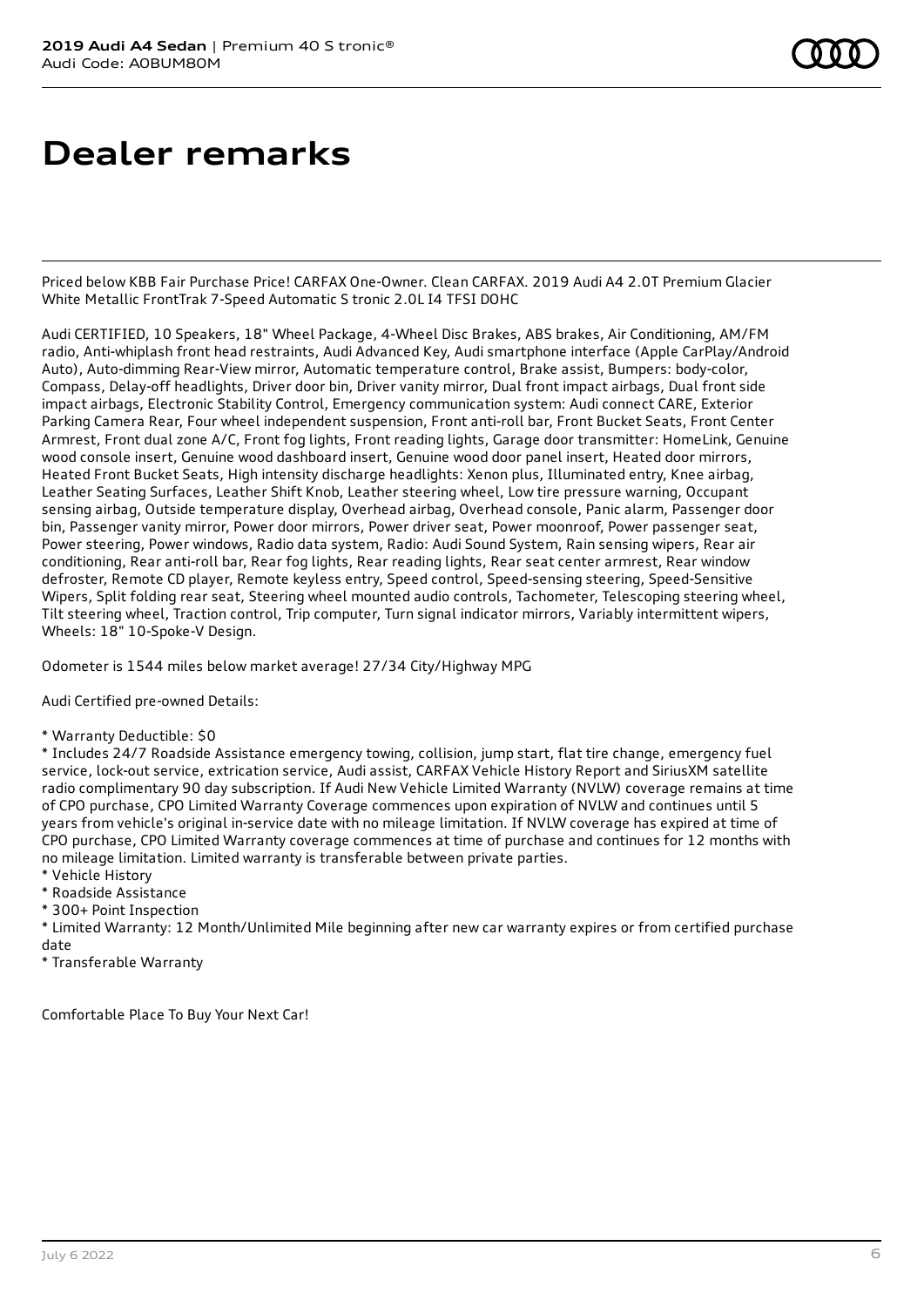# **Technical Specifications**

### **Engineering | Performance**

**Electrical system**

| Engine type                                 | 2.0-liter four-cylinder                       |
|---------------------------------------------|-----------------------------------------------|
| Acceleration (0 - 60<br>mph)                | 7.1 seconds seconds                           |
| Power Level                                 | 40                                            |
| Engine block                                | Cast-iron                                     |
| Induction/fuel injection Turbocharged/TFSI® |                                               |
| Cylinder head                               | Aluminum-alloy                                |
| Max. output ps/hp                           | 188 @ rpm                                     |
| stroke                                      | Displacement/Bore and 1,984/82.5 x 92.8 cc/mm |
| Top track speed <sup>1</sup>                | 130 mph mph                                   |
| Torque                                      | 236 lb-ft@rpm                                 |
| Valvetrain                                  | 16 valve DOHC with Audi valvelift             |

Alternator 14 Volt - 110-150A Battery 12 Volt - 420A/70Ah

### **Transmission | Drivetrain**

| Gear ratios: 6th                  | 0.557:1                                                                             |
|-----------------------------------|-------------------------------------------------------------------------------------|
| Gear ratios: Final Drive 4.234: 1 |                                                                                     |
| Gear ratios: 7th                  | 0.433:1                                                                             |
| Gear ratios: 4th                  | 1.057:1                                                                             |
| Transmission                      | Seven-speed S tronic <sup>®</sup> dual-clutch<br>transmission and front-wheel drive |
| Gear ratios: 5th                  | 0.738:1                                                                             |
| Gear ratios: 2nd                  | 2.190:1                                                                             |
| Gear ratios: 3rd                  | 1.517:1                                                                             |
| Gear ratios: Reverse              | 2.75:1                                                                              |
| Gear ratios: 1st                  | 3.188:1                                                                             |
|                                   |                                                                                     |

#### **Steering**

| Steering type                             | Electromechanical speed-sensitive<br>power steering system |
|-------------------------------------------|------------------------------------------------------------|
| Turning diameter, curb-38.1 ft<br>to-curb |                                                            |
| Steering ratio                            | 15.9:1                                                     |

### **Suspension**

| Front axle | Five-link front independent steel<br>spring suspension |
|------------|--------------------------------------------------------|
| Rear axle  | Five-link rear independent steel<br>spring suspension  |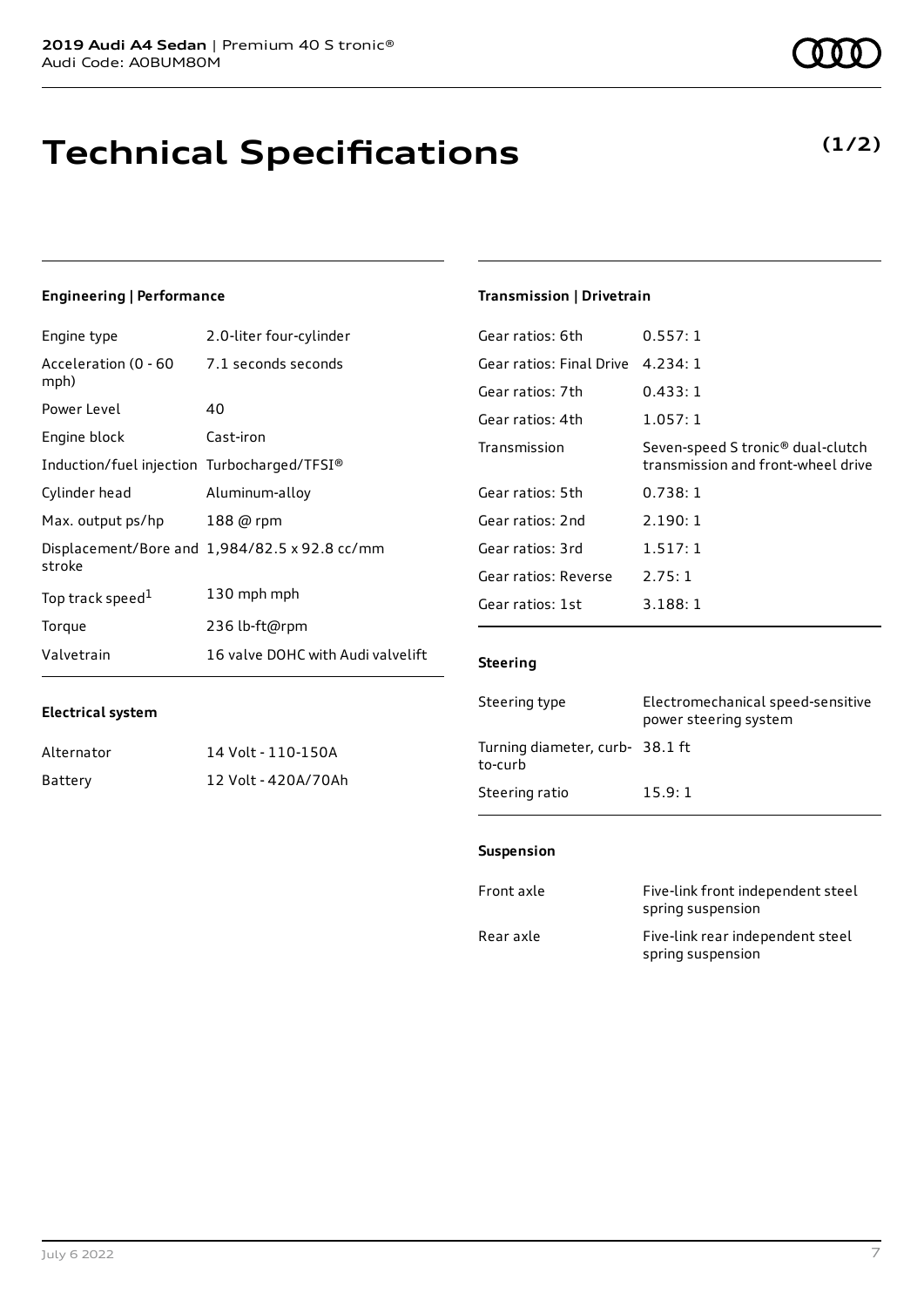### **Technical Specifications**

### **Brakes**

| Front brakes  | 12.4 (ventilated disc) in |
|---------------|---------------------------|
| Rear brakes   | 11.8 (solid disc) in      |
| Parking brake | Electromechanical         |
|               |                           |

### **Body**

Material **Material** Lightweight construction technology - multi-material body construction (steel and aluminum composition) and multistep anticorrosion protection

#### **Warranty | Maintenance**

| Warranty    | 4-year/50,000 mile Audi New<br>Vehicle Limited Warranty                                  |
|-------------|------------------------------------------------------------------------------------------|
| Maintenance | 12-month/10,00 mile (whichever<br>occurs first) NO CHARGE first<br>scheduled maintenance |

### **Exterior Measurements**

| Height                           | 56.2 in  |
|----------------------------------|----------|
| Overall width without<br>mirrors | 72.5 in  |
| Length                           | 186.1 in |
| Wheelbase                        | 110.0 in |
| Drag coefficient                 | 0.27 Cw  |
| Overall width with<br>mirrors    | 79.6 in  |
| Track rear                       | 61.2 in  |
| Track front                      | 61.9 in  |
| Curb weight                      | 3,450 lb |

### **Interior measurements**

| Seating capacity                          | 5                 |
|-------------------------------------------|-------------------|
| Shoulder room, rear                       | 54.5 in           |
| Head room with front<br>sunroof           | 38.9 in           |
| Leg room, rear                            | 35.7 in           |
| Shoulder room, front                      | 55.9 in           |
| Head room with rear<br>sunroof            | 37.4 in           |
| Leg room, front                           | 41.3 in           |
| Cargo volume, rear<br>seatbacks up/folded | 13.0 cu ft, cu ft |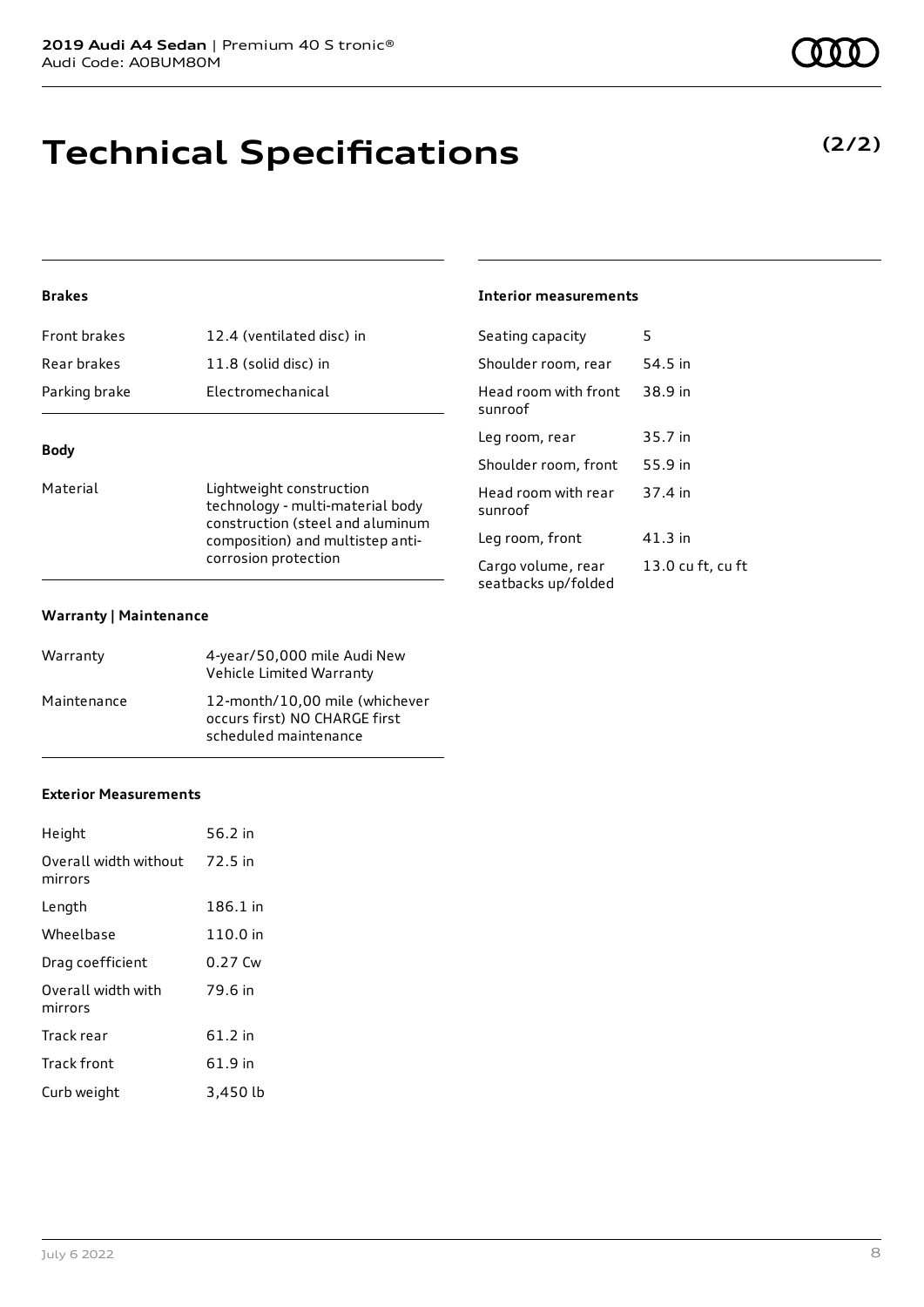### **Consumption- and emission**

**Consumption by NEDC**

combined 30 mpg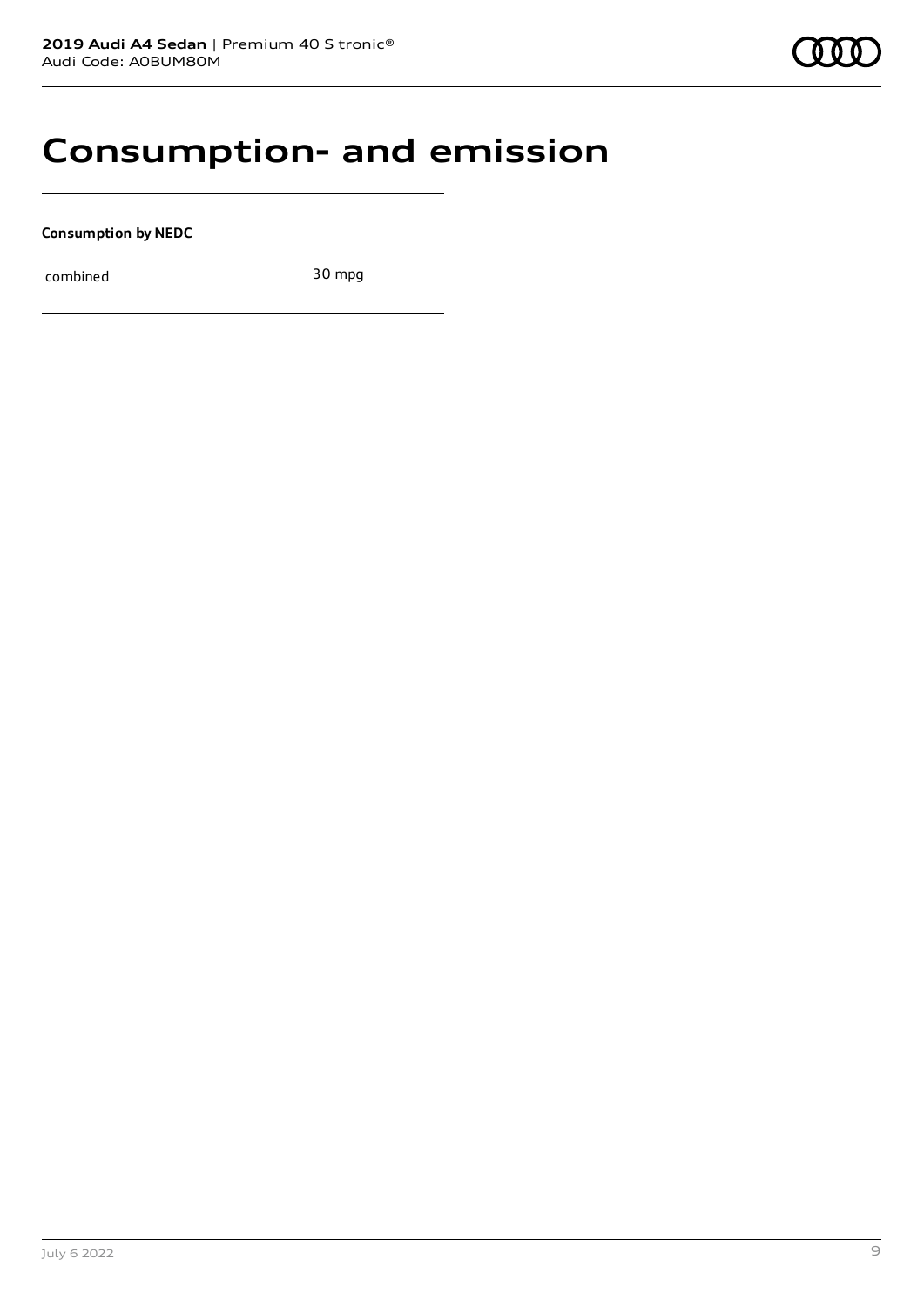

### **Contact**

Dealer **Audi Fort Collins**

3003 S College Ave 80525 Fort Collins CO

Phone: +19702263000 FAX: 9702236828

www: [https://www.audifortcollins.com](https://www.audifortcollins.com/)